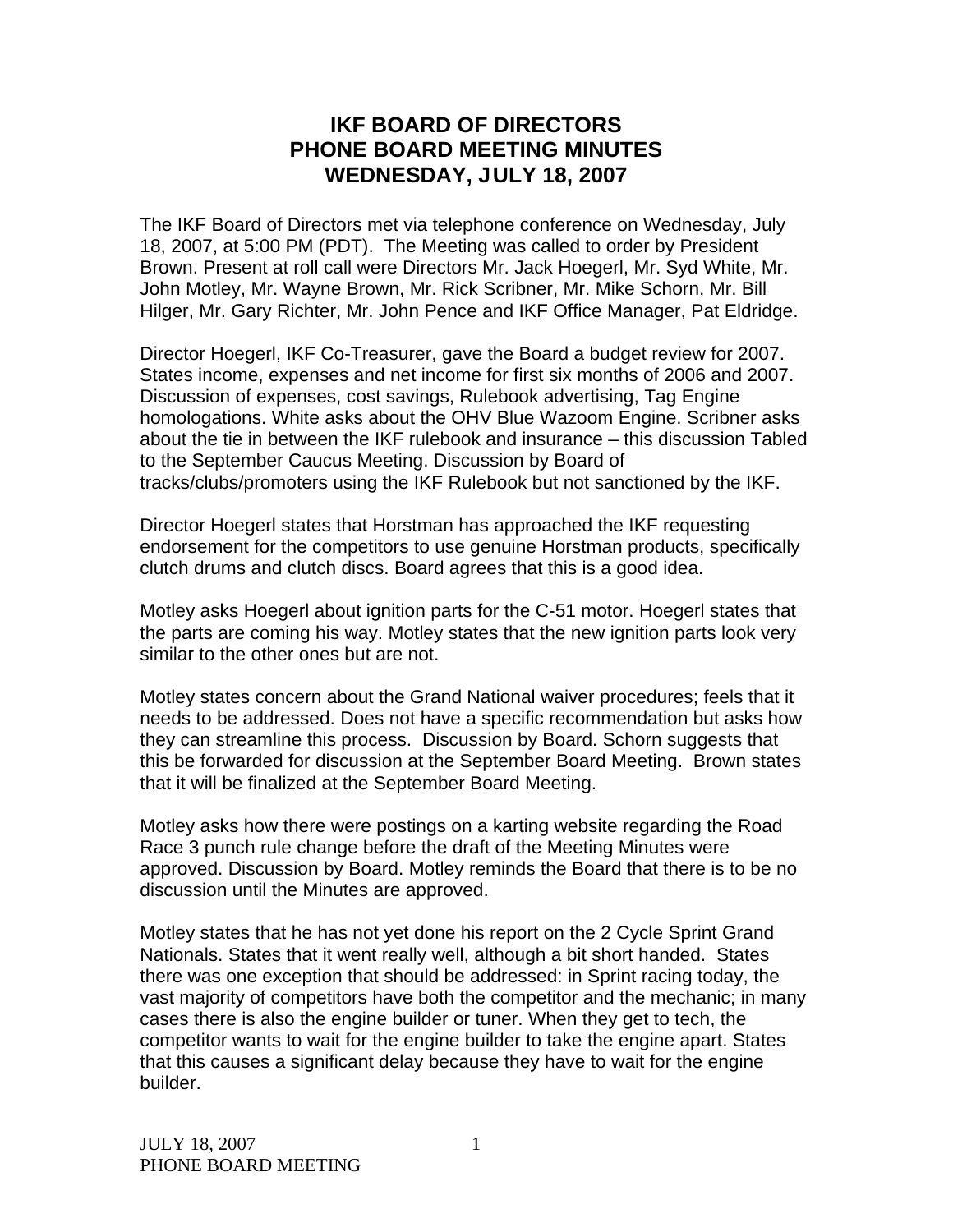Wants to see specific direction because an engine builder can have multiple engines, which can cause considerable delay. Corollary issue is there is no real instruction in the current Rulebook who is to take the engine apart. Was in the 1998 Rulebook – Section 505. Wants that statement to go back in the Rulebook. Also that competitor is responsible for having some representative there when they are ready to tech the engine. Feels that they should not have to wait. Schorn reads Section 505.2. Motley does not feel that it is as firm a statement as it used to be. Scribner comments that if the competitor wins the first class of the day and is also running the  $6<sup>th</sup>$  class, he still needs to race and they are ready to tech the motor, consideration should be taken for that situation. Motley states that the competitor does not have to do the engine himself, just has a representative there to do it. Scribner states that it is sometimes difficult. Motley states that the situation was that they were frequently waiting for the engine builder. Discussion by Board. Motley states that it needs to be clear in the Rulebook. Motley and Hoegerl to work on a rewrite for the September Board Meeting.

Motley gives the Board an update on the TaG Engine homologation. All dyno tests are completed, except the Sonik. Typical TaG deal: some better on top, some better in middle, some better in low rpm. Discusses motors tested.

Richter asks the Board what penalty there is for no IKF sticker on kart according to Section 105.2.1.2.1. Discussion by Board. Discussion Tabled to September Board Meeting.

Rule changes and additions in Sections 676.8.1, 676.13, 676.6.1, and 311.6 were suggested by Richter:

 Regarding Section 676.8.1, Motley states that they are considering changes in the National Cup class that will ultimately result in those engines being identical to the TaG class and essentially have a Leopard only class. Even though initially the rules may have been well intentioned and the proper rules, as time has gone by, they have caused more problems and there is no need for them to be this way now, the engines are more consistent. After discussion by the Board, these changes and additions were Tabled for discussion and possible action at the September Board Meeting. Richter agrees.

Regarding adding Section 676.13 – Water Pump & Hoses. Richter states that he gets more emails and comments about what is the water pump rule in that particular class. Looking for clarification on this.

Regarding Section 676.6 Reeds Richter states that the reed rule was meant to be put into the stock reed; there are carbon fiber reeds out there that are in the .3mm range. Motley states that the rule currently does say that all the components of the reed cage are stock. Reeds are part of the reed cage. Board discussed changing the National Cup class engine. Richter agrees. Hoegerl states that it will take a Super Majority vote to change this.

Regarding Section 311.6 Richter states that at the Road Race Grand National, the NCK scoring procedure for a post race DQ would have been last place plus one point for motocross scoring. Pence states that it is the Road Race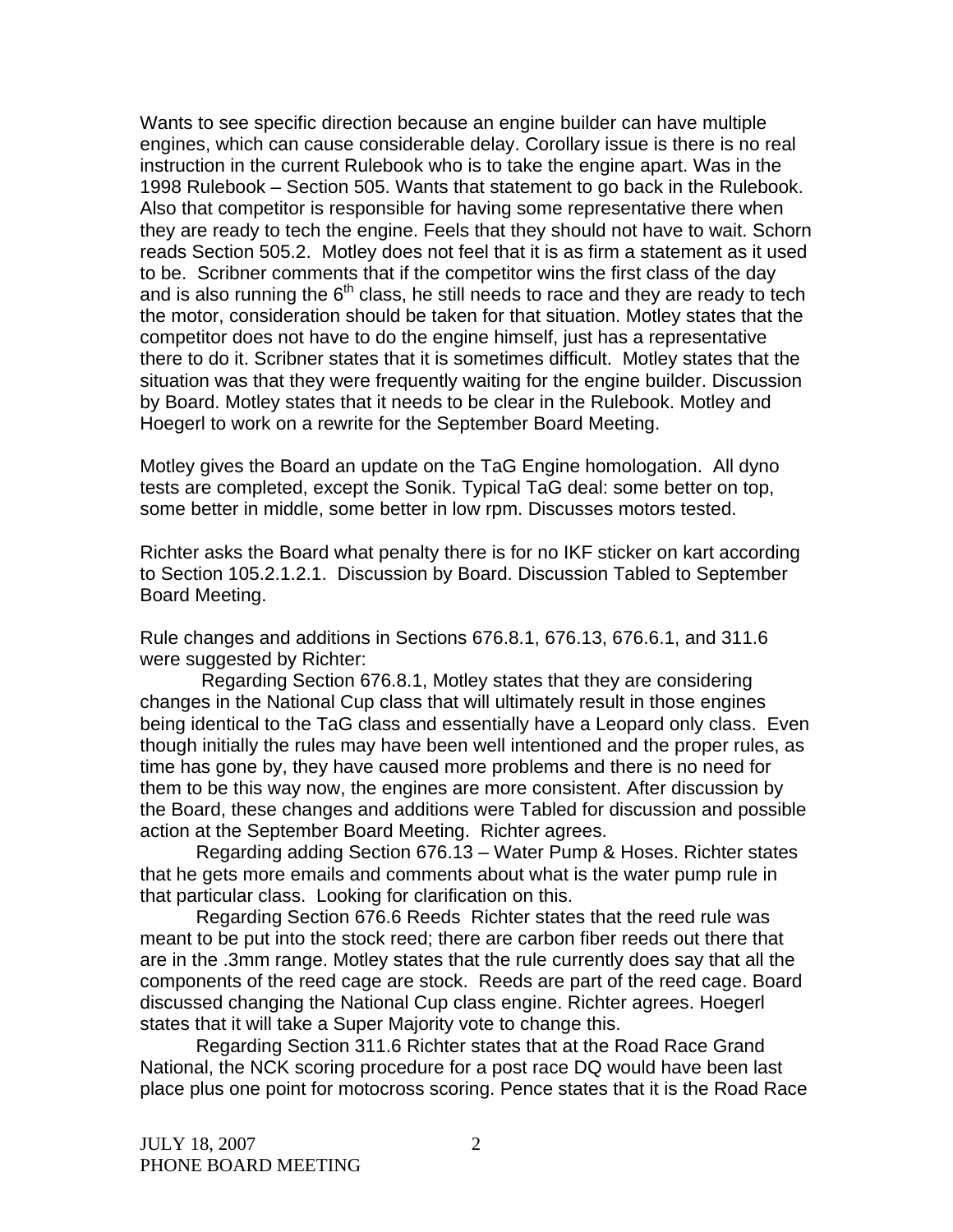2 heat scoring rules. Schorn states that there is nothing in the rules to determine a winner. Schorn made the decision to go with the Sprint rules and once the second heat is done and you are scaling light, you are out for the whole day. And if you have any post engine tech rules for the second heat, you are out for the day. Pence states that the problem is, with the Road Race two heat rules, if you have two heats that are scored equally, the low score wins. So if you are light for one and not light for the other that is not a whole day DQ. States that Schorn is right that they need to strengthen the rules for the motor tech, or clarify it. Schorn states that if you come in at the end of the day, no matter what, and are a pound light, whether you are good the first heat, it doesn't matter, for the last heat takes precedence anyway. Pence states only in the event of a tie. Richter states that under these rules, a competitor could be disqualified in the second heat in post race tech and still win the Duffy. Schorn and Richter agree that this is not right. Pence thought that this was covered under another Section. Schorn states that this needs to be redone or added to. Lengthy discussion by Board. White suggests that the Road Race Committee Chairman to work on this. Brown and Schorn to work together with original paperwork from Pence for discussion and vote at the September Board Meeting.

Richter states that he continues to work on the IKF website. Paperwork in process.

Richter asks the Board to consider the Track Sanctioning Application include a change that IKF sanctioned clubs/tracks/promoters, of a given discipline, not be allowed to schedule a race 5 days before and 5 days after a Grand National. He states that three sanctioned Region 11 tracks had races the weekend of the 2 Cycle Sprint Grand National. Discussion by Board. Scheduling can be an issue.

Governor & Regional Coordinator Handbook – No update at this time. Tabled for discussion at the September Board Meeting.

Expert/GN Decals – No update from Richter at this time. Discussion Tabled to August Phone Board Meeting.

Email from Mr. Bryan Araki re: class weights. Richter states that he spoke to Mr. Araki. Richter will supply Mr. Araki with a worksheet that includes the class name, the drivers weight and the total kart weight, to fill out at the next regional race in September. The worksheet will be available for the September Board Meeting and will be discussed at that time. Richter will also do this at two regional races.

Schorn states that the 2007 Road Race Grand National went well and looks forward to Portland in 2008. Brown asks how he thinks the punch rule will affect them – Schorn states that it will hurt the regional events but will get good numbers at the Grand National. The regional will need to need to come up with an incentive to make the competitors want to run the regionals.